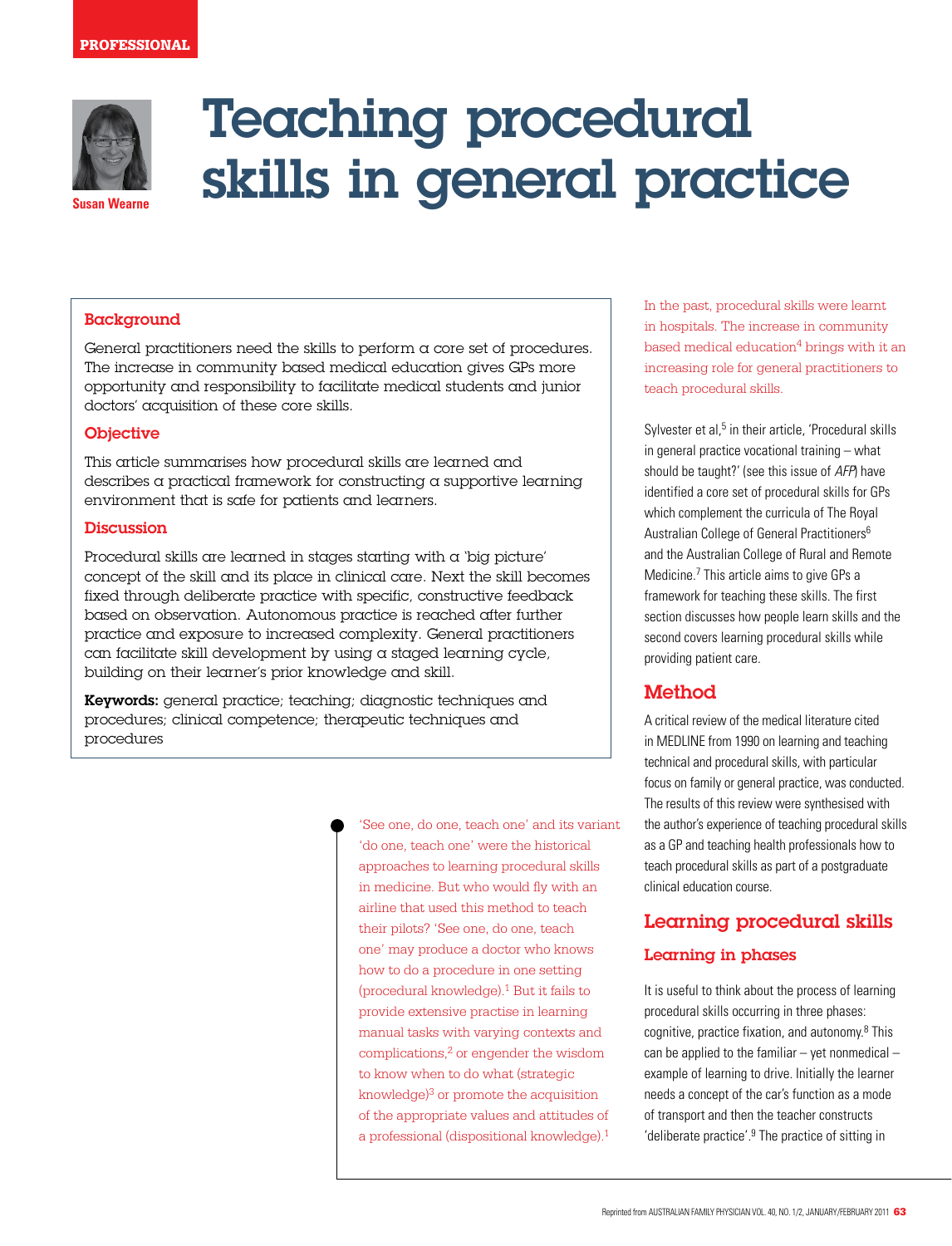the car and driving under supervision fixes in the brain the mechanical sequences required, such as steering and changing gears. An expert observer gives constructive feedback to ensure learners develop accuracy and 'good habits', as 'bad habits' are hard to unlearn. After considerable practise and graded exposure to complexity, such as driving at night or when it is raining, the learner achieves competent autonomy. The manual skills are now subconscious, thereby creating spare brain capacity for the driver to, for example, have a conversation with passengers.

Expert drivers, like expert proceduralists, operate subconsciously. When experts teach they literally need to 'think' about something for the first time in years. Articulating subconscious actions can be surprisingly hard work, but it is less disconcerting when the reason for this is appreciated.

#### Learning in simulation centres

Simulation centres now contribute significantly to the learner's preclinical exposure and understanding of procedural skills including teamwork and communication.10,11 This is welcome as there is evidence of some skills transfer to clinical practice,<sup>12</sup> however GPs teaching learners trained in simulation should be aware of two factors. First, competence in a simulation centre does not automatically or predictably transfer to competence in clinical practice,13,14 as even those competent in simulated settings can struggle when faced with the reality of a patient in distress and the risk of a procedure causing further pain and complications. Second, students self assessed confidence and competence in a simulated procedure can outweigh their performance on objective testing.<sup>15</sup>

# Teaching procedural skills in general practice

## Stages in teaching procedural skills

Walker and Peyton's<sup>16</sup> four step process came from teaching in theatre and is commonly used in simulation centres and short courses teaching procedural skills.

# The four step process

1. Demonstration: the teacher performs the skill at normal speed without commentary

- 2. Deconstruction: the teacher performs the skill slowly with commentary
- 3. Comprehension: the learner instructs the teacher who performs the skill
- 4. Performance: the learner performs the skill, articulating the key steps before doing them. George and Doto<sup>17</sup> add a prior step of an overview of why the skill is needed and useful in healthcare. These stepped processes link to the stages of learning procedural skills. The first stage of demonstration and overview provides the learner with a concept of the whole skill. Observation may give the learner a chance to see and think about motor coordination patterns, or the effectiveness

of different approaches, at a higher level of thinking than would be possible if simultaneously doing a task.18 The next three stages provide a structure for 'practice fixation'. The deconstruction phase enables the learner to see which specific steps are needed and in what order. The comprehension phase gives the learner a chance to articulate these steps and imprint the order in their mind before the final phase of actually performing the skill. Repeated performance under supervision is needed to develop expertise. Further observation of experts performing the task can increase expertise,18 so learning skills is more appropriately cyclical than linear.

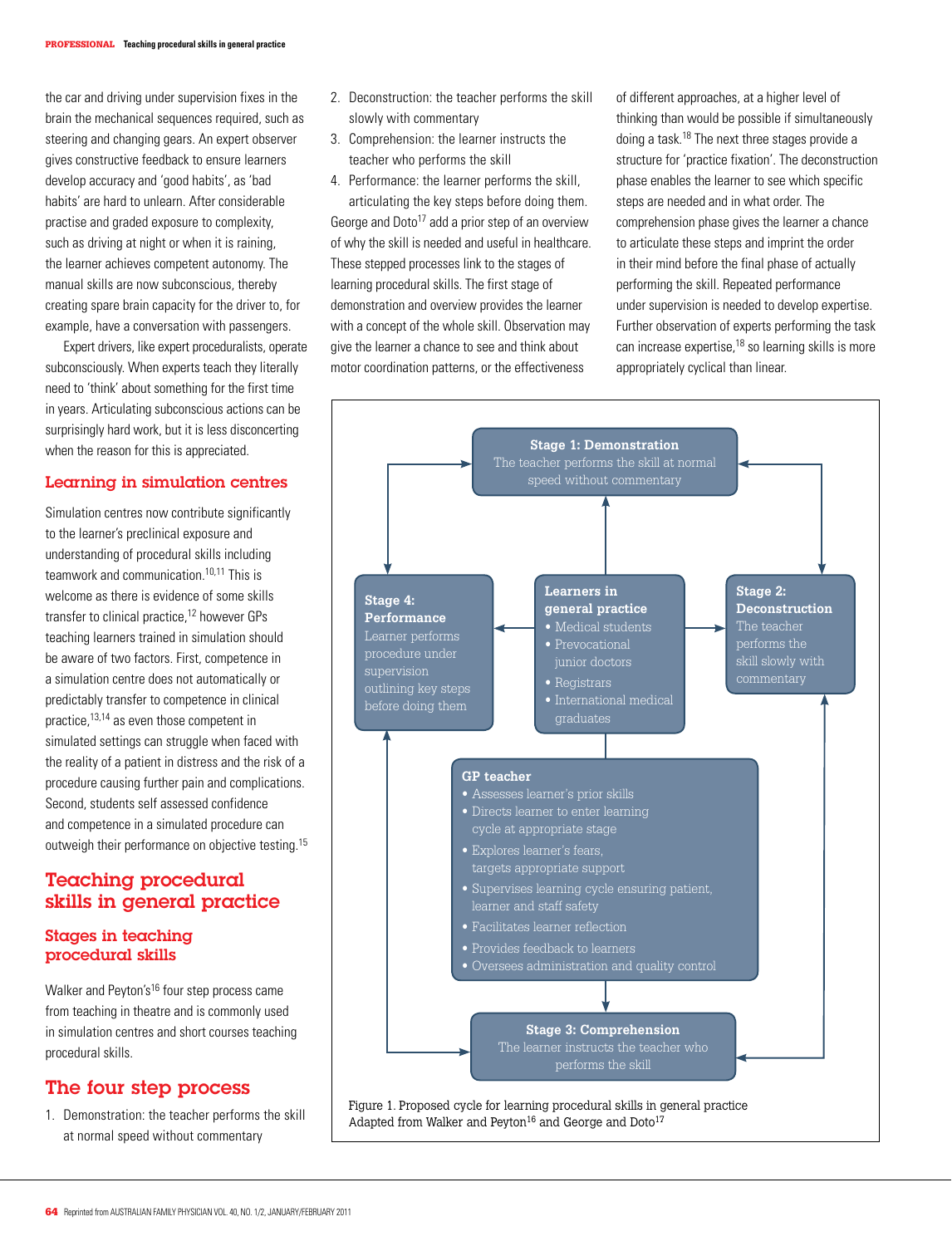#### Criticisms of the four step process

The four step process can be criticised for being too slow and repetitive as it does not take into account a learner's prior knowledge and skills. Alternatively that it is too quick and its use in courses gives learners an illusion of competence without the repeated practise needed for safety. Although procedures were recorded as occurring at a rate of 16.7 per 100 general practice encounters,19 the number of procedures means that the four steps can rarely be done in one session. Intriguingly, no empirical evidence for using this stepped process or alternative frameworks in general practice was located in the author's review. The proposed staged learning cycle shown in *Figure 1* has been developed from the author's

experience and reading, for GPs to adopt, adapt and subject to rigorous study.

## The four step process in practice

The four step process can occur in an episodic, longitudinal form or a fast track form.

## Episodic, longitudinal four stage cycle

The four stages occur over time as clinical opportunities arise. The disadvantage of this longitudinal process is that the learner may not have a timely opportunity to consolidate their learning and therefore may have to start again each time. Adopting a practice wide approach to teaching helps

#### **Table 1. Author examples of using a four stage learning cycle to teach medical students Pap testing in general practice**

#### **Novice**

Dave had no prior experience of taking Pap smears. With the patient's consent he observed the consultation with a woman due for a routine Pap test (stage 1). As I was writing up the notes I asked him to find duplicates of all the equipment I used. I then used the equipment to talk through (stage 2) the process of taking the smear. Over lunch I asked him to repeat back to me the process of taking the smear (stage 3). To consolidate his learning I suggested he watch a video of taking Pap smears, read the guidelines on cervical cancer screening and that he take home different sizes of speculum to practise tightening them singlehandedly. He transferred to a different placement where I hope he was able to gain some practical experience

#### **Competent in simulation**

Ellie requested the opportunity to perform a Pap test on a patient she had met earlier in her placement. Ellie said that the patient had given consent and that she had performed Pap tests on a mannequin in a simulation centre. I asked Ellie to tell me what she would need for the test and to describe the procedure (stage 3) while we set up the trolley.

I met the patient and checked that she consented to seeing a student. Ellie watched me take a focused history and then I asked the patient if she would agree to let Ellie take the Pap smear. We both gloved-up, and Ellie inserted the speculum and took the smear under my supervision, outlining the key steps as she went (stage 4). I completed the consultation including arrangements for getting results, thanking the patient for her involvement and providing an opportunity to give the student feedback if she wished – she commented that Ellie had been gentle. I then asked the student to reflect on the procedure, outlining what she did well and what, if anything, she would like to do differently next time. Her reflections on the procedure mirrored my observation of a good technique that would become more accomplished with practise. My feedback was praise for successfully completing the procedure and encouragement to continue practising

#### **Close to competent in practice**

Alison was close to finishing a longitudinal community placement. She had observed multiple women's health consultations and procedures and had done several Pap smears. A patient booked to see her and Alison completed the history and prepared the equipment for the Pap test. She presented the history to me in front of the patient and I clarified two issues. We both gloved-up but Alison completed the procedure (stage 4) without any assistance. Alison finished the consultation, including documentation which I checked and signed. Alison used our feedback time to ask for tips on doing difficult Pap smears

learners gain exposure and experience more quickly than occurs by waiting for the designated supervisor to do a specific procedure.

#### Fast track four stage cycle

The teacher assesses the learner's competence of the procedure verbally using a skills log or results from a formal assessment. The mini-clinical examination is the most validated of the many available assessment tools.20 A skills log should document the number and context of procedures given the variability of prior opportunity and experience,<sup>21</sup> how much supervision was needed and how much supervision is recommended in the future. The teacher starts the learner in the cycle at the appropriate stage to check and then build on their prior learning (Table 1).

For example, learners new to a procedure can gain a cognitive understanding (stage 1) by watching a video (on mute) of the procedure and then repeat it listening to any commentary (modified stage 2). Videos of procedural skills are available via the internet but the quality may vary: *gplearning*, Rural and Remote Medical Education Online (RRMEO), the Canadian Family Physician website and the New England Journal of Medicine website (subscription needed) are reputable sources. Another example is that a learner competent at a skill in a simulation centre could skip stage 1 and stage 2, and instead start by articulating the procedure in detail (stage 3) and then doing the procedure with the supervisor actively observing (stage 4).

# The role of the GP teacher of procedural skills

The GP teacher ensures patient, learner and staff safety and manages the transition from learning in a laboratory or simulation centre to performance in clinical practice (Table 2). The GP teacher allows the learner to perform skills within the limit of their competency and patient consent. Over- and under-confidence need to be managed, and exploring any fears about performing the skill helps support to be appropriately targeted, as experts struggle to remember what it is like not to have a skill.<sup>14</sup> Skills can be extended under direct supervision with shared understanding that the teacher will intervene if patient safety is threatened. A consistent finding from motor skills research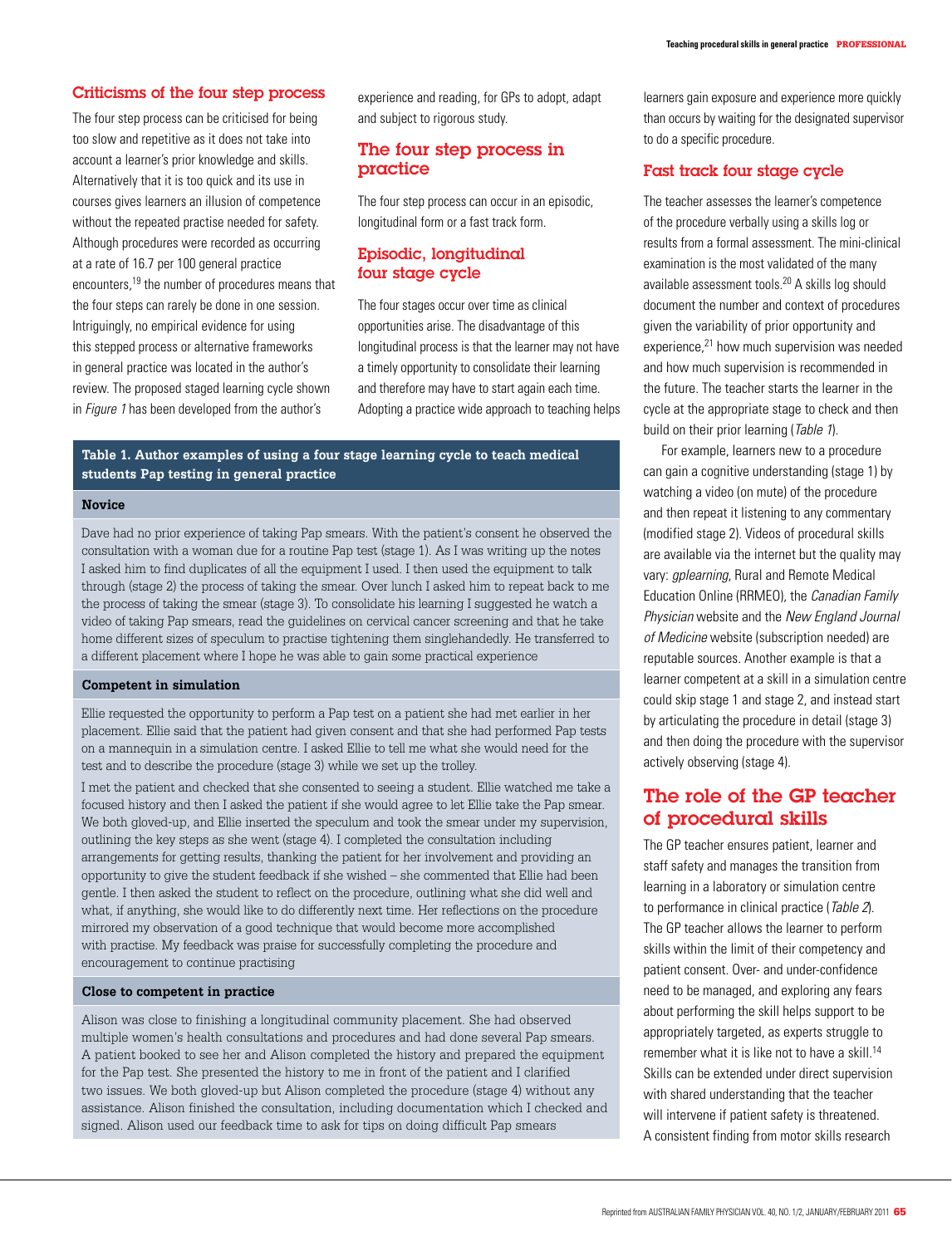#### **Table 2. Practical tips for teaching procedural skills in general practice**

- • Book procedures at the beginning of consulting sessions so that learners and supervisors are available
- Use a checklist of equipment needed for each procedure, either devising your own or using one from a textbook $31$
- Check your equipment before starting and reinforce good practice by using universal precautions even if 'just practising'
- • Actively involve all learners in a practice. For example, medical students can be asked to find the relevant equipment or describe how to set up a sterile field
- • Use procedural log books (manual or electronic) to document a learner's competence and experience, including what level of supervision is recommended for that procedure in the future
- • Learners learn more by doing than listening. A common pitfall in teaching procedural skills is for the teacher to talk too much. When practising, the learner needs all their brain power to focus on the procedural skill
- • Make the most of the opportunities for practising skills. Questioning the learner about the indications for a procedure and its potential complications can be done at another time, away from the patient
- $\bullet$  Cite past successes and failures judiciously. Stories can be great educators<sup>32</sup> but beware of using your teaching either to boost your ego or to provide space for catharsis about past disasters. Challenge yourself with whether the story you want to tell takes this learner to the next place on their journey, or is it a detour or diversion without educational benefit?

is that advice during a task is more likely to be effective if it is focused externally rather than internally on the learner. For example, suggesting a registrar makes sure the scalpel goes perpendicular to the skin is likely to be more effective than telling her to hold her hands up higher.<sup>22</sup>

 Once the procedure is complete the teacher should create a supportive space that facilitates the learner's reflection on the procedure and provide constructive feedback based on specific observations.23 Feedback from GPs is likely to be effective as they are a credible source and have ongoing relationships with their learners.<sup>24</sup> Feedback need not be exhaustive; the aim is not to tell learners everything that an expert knows as this can be counterproductive to learning. Instead, feedback should be carefully calibrated so that the learner feels in control,<sup>22</sup> motivated, and aware of the next step to develop their skills.23

Learners develop skills at different paces and in different ways. Some are naturally dextrous and can extend their skills by a gradual increase in procedure complexity,25 while others benefit from prolonged practise. A simulation centre is useful if available, but low technical alternatives, such as suturing meat purchased from a shop or farm, work as well. If a learner is struggling, assessment of their learning style<sup>26</sup> and alteration of teaching technique to match the learner may help. Rarely a learner is not progressing and remediation in procedural skills is needed. This requires liaison with the learner's educational organisation.

Much of this article has focused on ensuring learners develop the manual skills but this should not imply that this is enough on its own. Learners need to know when to do what, when to ask for help, when to refer, how to keep up-todate, and to demonstrate professional values and attitudes.27,28 These are useful topics for tutorials and workshops, however learners also gain from seeing how practitioners handle28 and discuss such issues in the practice and within communities.29

#### Summary

General practitioners are expected to provide opportunities for students and junior doctors to learn procedural skills. 'See one, do one, teach one' is an inadequate model for skills teaching and an alternative framework based on the psychology of learning motor skills is proposed. This model 'works in practice' but needs formal evaluation. Teaching should build on the learner's prior experience and provide opportunity for deliberate practise until autonomous

competence is achieved and maintained with ongoing practise. General practitioner teachers need to ensure that their learners perform skills demonstrating appropriate values and attitudes and knowing when to do what. The art of teaching skills is to provide the right mix of support and challenge<sup>30</sup> to foster each learner's skill, motivation and confidence, while providing quality clinical care.

#### Author

Susan Wearne BM, MMedSc, FRACGP, FACRRM, MRCGP, DCH, DRCOG, DFFP, GCTEd, is Senior Lecturer in Clinical Educator Development, Flinders University Rural Clinical School, and a general practitioner, Alice Springs, Northern Territory. susan.wearne@flinders.edu.au.

Conflict of interest: none declared.

#### Acknowledgment

Thanks to Dr Linda Sweet and Kerry Dix of Flinders University Rural Clinical School for helpful comments on earlier drafts of this paper.

#### References

- 1. Billet SR. What's in a setting-learning in the workplace. Australian Journal of Adult and Community Education 1993;33:4–14.
- 2. Ericsson KA, Charness N. Expert performance: its structure and acquisition. Am Psychol 1994;49:725–47.
- 3. Gott S. Apprenticeship instruction for real world tasks. Review of research in education 1989;15:97–169.
- 4. Thistlethwaite JE, Kidd MR, Hudson JN. General practice: a leading provider of medical student education in the 21st century? Med J Aust 2007;187:124–8.
- 5. Sylvester S, Magin P, Sweeney K, et al. Procedural skills in general practice vocational training: what should be taught? Aust Fam Physician 2011;40:50–4.
- 6. The Royal Australian College of General Practitioners. RACGP Curriculum for Australian General Practice, 2007. Available at www.racgp. org.au/scriptcontent/curriculum/pdfdraft/DRAFT\_ Procedural\_skills\_curriculum\_statement.pdf.
- 7. Australian College of Rural and Remote Medicine. Australian College of Rural and Remote Medicine Primary Curriculum. 3rd edn. Brisbane: ACRRM, 2009. Available at www.acrrm.org.au/files/ uploads/pdf/curriculum/primary/ACRRM-Primary-Curriculum\_3rd-edition\_25-09-09\_with-cover.pdf.
- 8. Cornford IR. Skill learning and the development of expertise. In: Athansou JA, editor. Adult Educational Psychology. Wentworth Falls: Social Science Press, 1999;263–88.
- 9. Ericsson KA, Krampe RT, Tesch-Romer C. The role of deliberate practice in the acquisition of expert performance. Psychol Rev 1993;100:363–406.
- 10. Issenberg SB, McGaghie WC, Petrusa ER, et al. What are the features and uses of high-fidelity medical simulations that lead to most effective learning? BEME Guide No 4. Med Teach